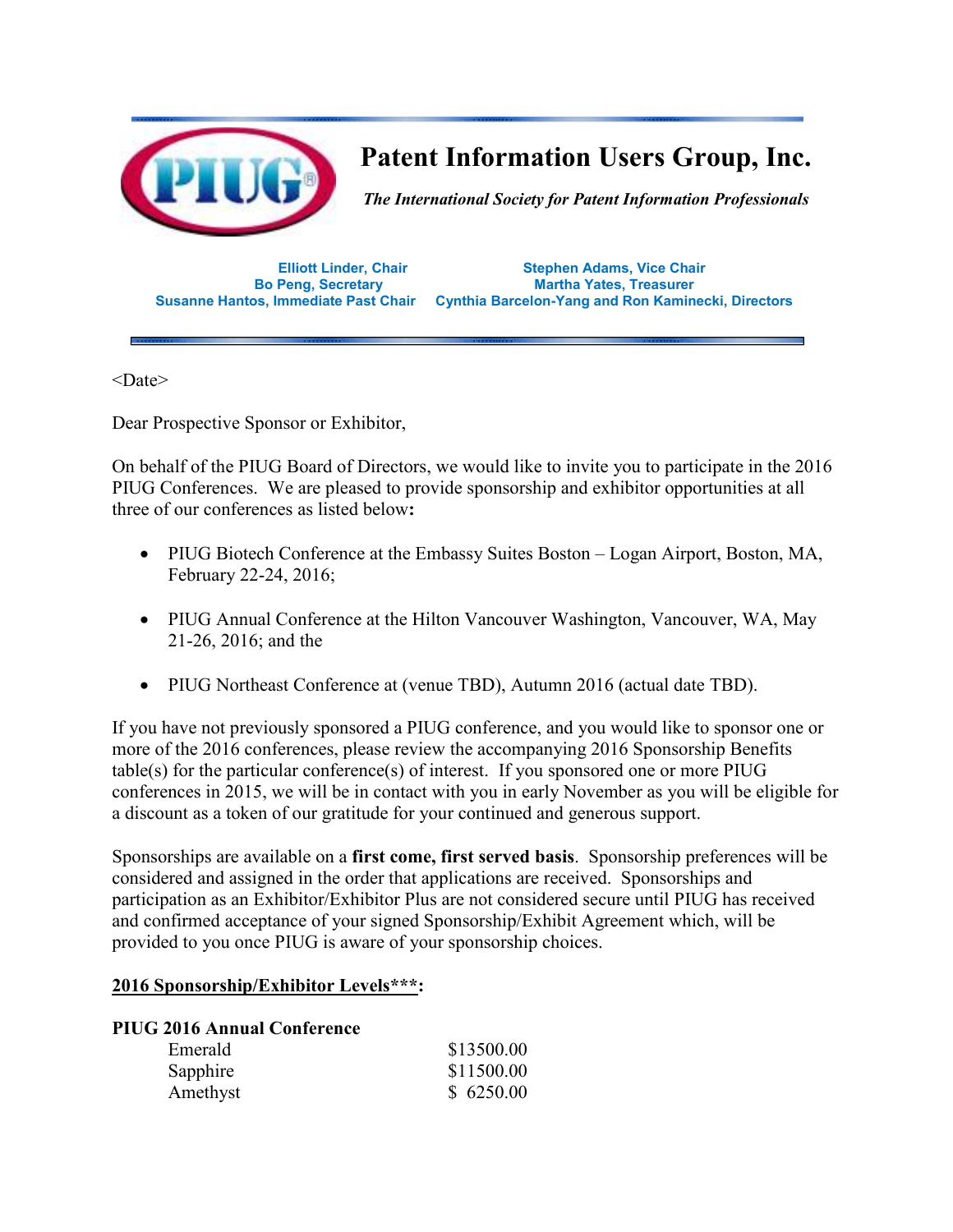| \$4500.00<br>\$4500.00<br>\$2500.00 |
|-------------------------------------|
|                                     |
| \$3000.00                           |
| \$2100.00                           |
| \$1400.00                           |
| \$1100.00                           |
|                                     |
| \$3000.00                           |
| \$2100.00                           |
| \$1400.00                           |
| \$1100.00                           |
|                                     |

\*\*\*Please note that sponsorship may entitle the sponsor to one or more free conference registrations, but *the sharing of meeting registration badges is not permitted* irrespective of whether different members of an organization plan to attend different days of the conference or at different times on the same day of the conference. Please see the enclosed sponsorship benefits table for more details.

In addition, it will be possible for a non-sponsor or non-exhibitor of the 2016 PIUG Annual Conference to hold a workshop in conjunction with the Annual Conference. For more details, please see the accompanying sponsorship benefits table for the annual conference.

**In order to select your preferred sponsorship options, please complete the attached sponsorship request form and sponsorship calculation sheet. Please send the completed forms to PIUG by email or fax as indicated on the sheet.** We will then send to you a Sponsorship/Exhibit Agreement for your review and signature.

Once the PIUG has received your signed Sponsorship/Exhibitor Agreement by email, fax or mail, your organization's logo and description will be displayed on the conference website in accordance with the attached Sponsorship/Exhibitor Benefits table. Please note that it is your responsibility to provide a high-resolution JPEG, EPS OR PDF file (at least 600Kb) of your company logo. Please do not send "ai" files. For the PIUG conference website, a web-quality logo (20 kb) is acceptable.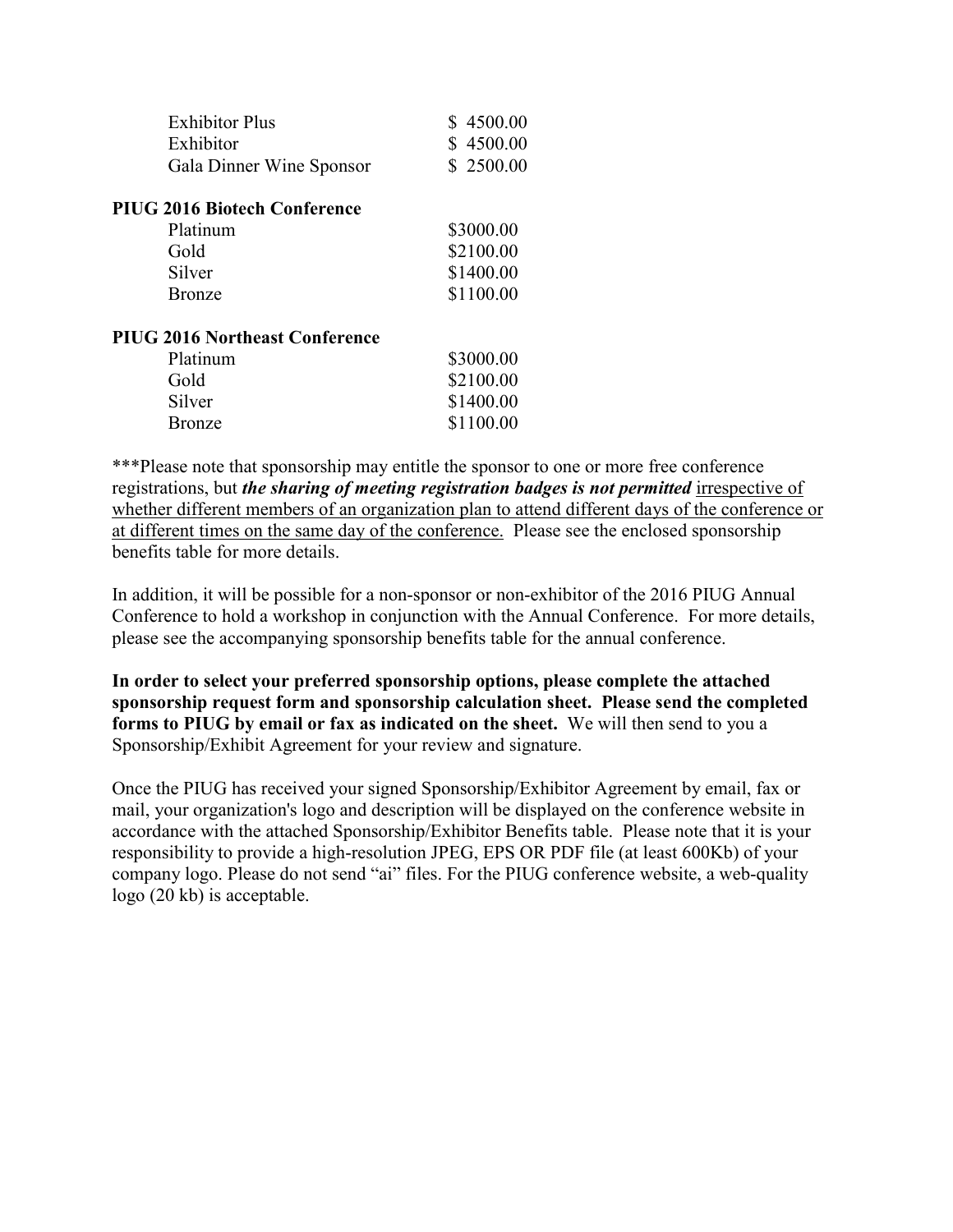The Patent Information Users Group, Inc. (PIUG), the International Society for Patent Information Professionals, is a not-for-profit organization for individuals having a professional, scientific or technical interest in patent information. With the ever increasing volume of patents and related technical documents, the effective retrieval and analysis of patent information has become an essential skill in business. The mission of PIUG is therefore to encourage the development of patent information research and analysis systems, to further develop members' patent research and analysis skills, and to provide appropriate recognition for its members who excel in the field. Through this international forum and discussion, we promote and improve the retrieval, analysis and dissemination of patent information.

PIUG has more than 600 members in 20 countries, including approximately 325 patent information professionals directly involved in corporate patent searching, 70 patent information professionals working in law firms, 25 each in academia and government, and 110 patent information consultants. PIUG members are employed to conduct patentability, freedom to operate, and validity patent searches for Fortune 500/multi-national companies, several leading universities and major intellectual property law firms. PIUG has a very active discussion list with over 1300 subscribers world-wide. For more information, see www.piug.org.

Patent Information Users Group, Inc. (PIUG, Inc.) is a nonprofit corporation registered in Michigan, USA. Its Employer Identification Number (EIN) is 38-3449639. Payments made to PIUG may or may not be tax deductible as ordinary and necessary business expenses. Please consult your tax advisor. All payments must be received in U.S. dollars.

If you have any questions concerning the sponsorship opportunities for 2016, please do not hesitate to contact us. We sincerely thank you for your decision to support PIUG.

Yours truly,

*Jane Thompson*  PIUG Sponsorship Chair **Jane\_Thompson@eisai.com**

*Cynthia Yang Shelley Pavlek Kim Miller* 

Sponsorship Committee Member Sponsorship Committee Member Sponsorship Committee Member **cynthia.yang@bms.com****shelley.pavlek@bms.com kimberly.miller@novartis.com**

> Patent Information Users Group Inc. 40 E. Main Street, #1438 Newark, DE 19711

> > Tel: 1-302-660-3275 Fax: 1-302-660-3276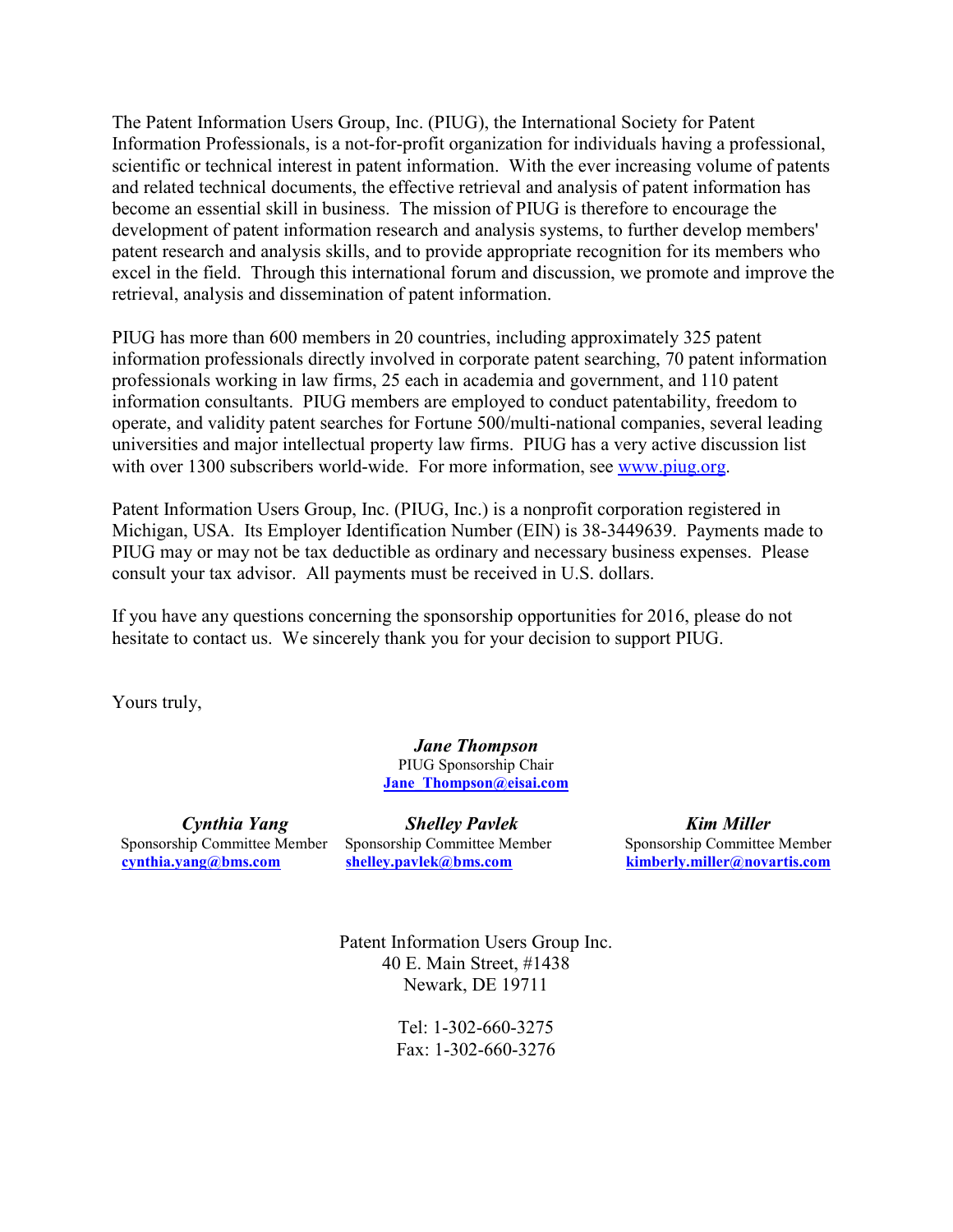

**Patent Information Users Group, Inc.** 

*The International Society for Patent Information Professionals* 

**Elliott Linder, Chair Stephen Adams, Vice Chair Martha Yates, Treasurer Susanne Hantos, Immediate Past Chair Cynthia Barcelon-Yang and Ron Kaminecki, Directors**

## **2016 PIUG Sponsorship/Exhibitor Request**

|       | $\frac{Fax}{ax}$ |  |
|-------|------------------|--|
| Email |                  |  |

Please print this page and indicate the package or events in which you would like to participate. Return completed form via email to **Jane\_Thompson@eisai.com** or fax to **+1-302-660-3276**. Upon receipt, we will send a Sponsorship/Exhibit Agreement for your review and signature.

| □ Annual Emerald                                                 | $\Box$ Biotech Platinum  | $\Box$ Northeast Platinum |  |  |
|------------------------------------------------------------------|--------------------------|---------------------------|--|--|
| □Annual Sapphire                                                 | □Biotech Gold            | □Northeast Gold           |  |  |
| □Annual Amethyst                                                 | □ <b>Biotech Silver</b>  | □Northeast Silver         |  |  |
| □ Annual Exhibitor                                               | □ <b>Biotech Bronze</b>  | □Northeast Bronze         |  |  |
| $\Box$ Annual Exhibitor                                          | □Biotech Government/     | □Northeast Government/NGO |  |  |
| <b>Plus</b>                                                      | <b>NGO or Non-profit</b> | or Non-profit             |  |  |
| Reason(s) for eligibility (ExhibitorPlus/Government/NGO Agency): |                          |                           |  |  |
|                                                                  |                          |                           |  |  |
|                                                                  |                          |                           |  |  |
|                                                                  |                          |                           |  |  |
| Website:                                                         |                          |                           |  |  |
| □Annual Gala Dinner                                              |                          |                           |  |  |